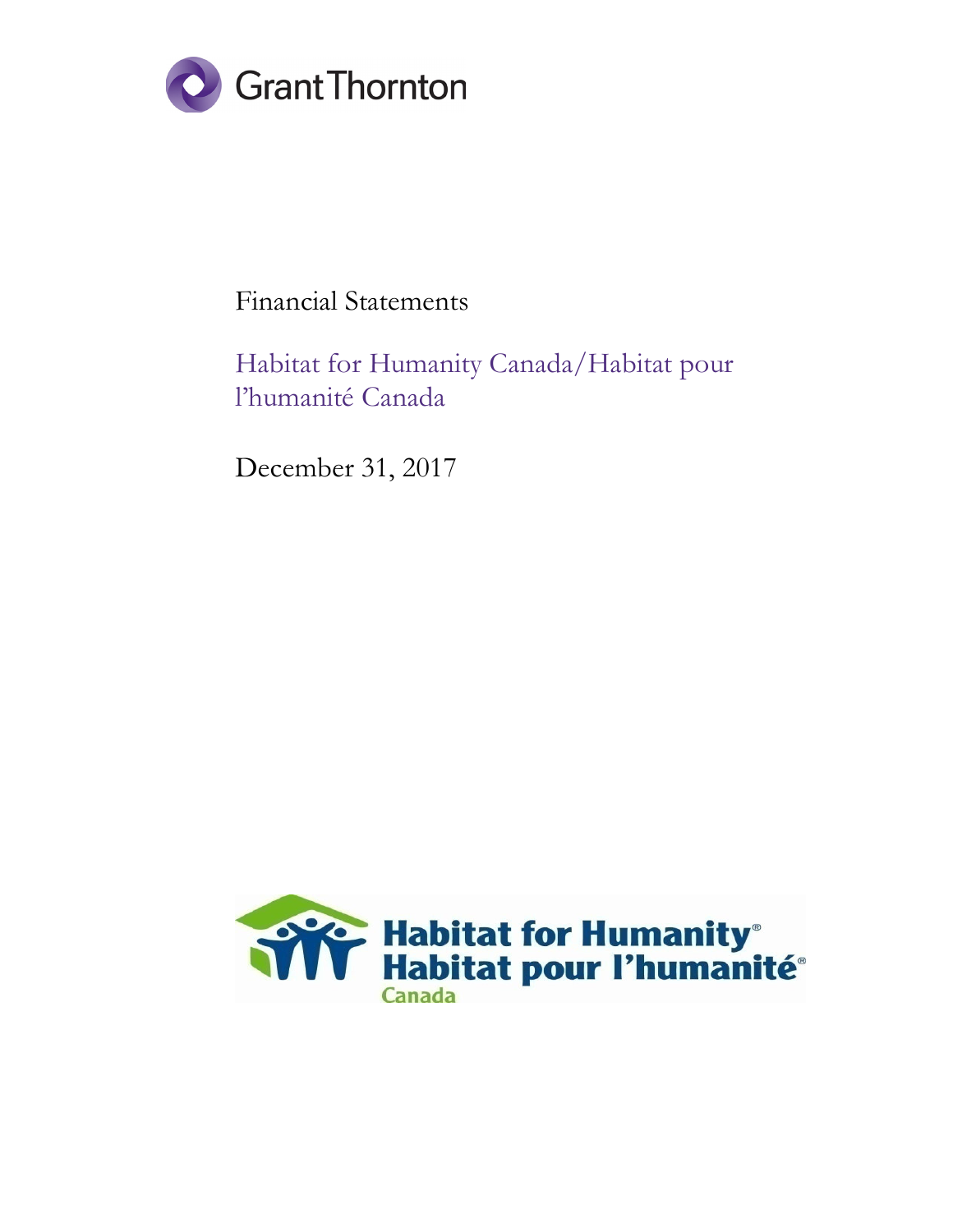# Contents

|                                       | Page    |
|---------------------------------------|---------|
| Independent Auditor's Report          | $1 - 2$ |
| Statement of Financial Position       | 3       |
| Statement of Changes in Fund Balances | 4       |
| <b>Statement of Operations</b>        | 5       |
| <b>Statement of Cash Flows</b>        | 6       |
| Notes to Financial Statements         | 7 - 11  |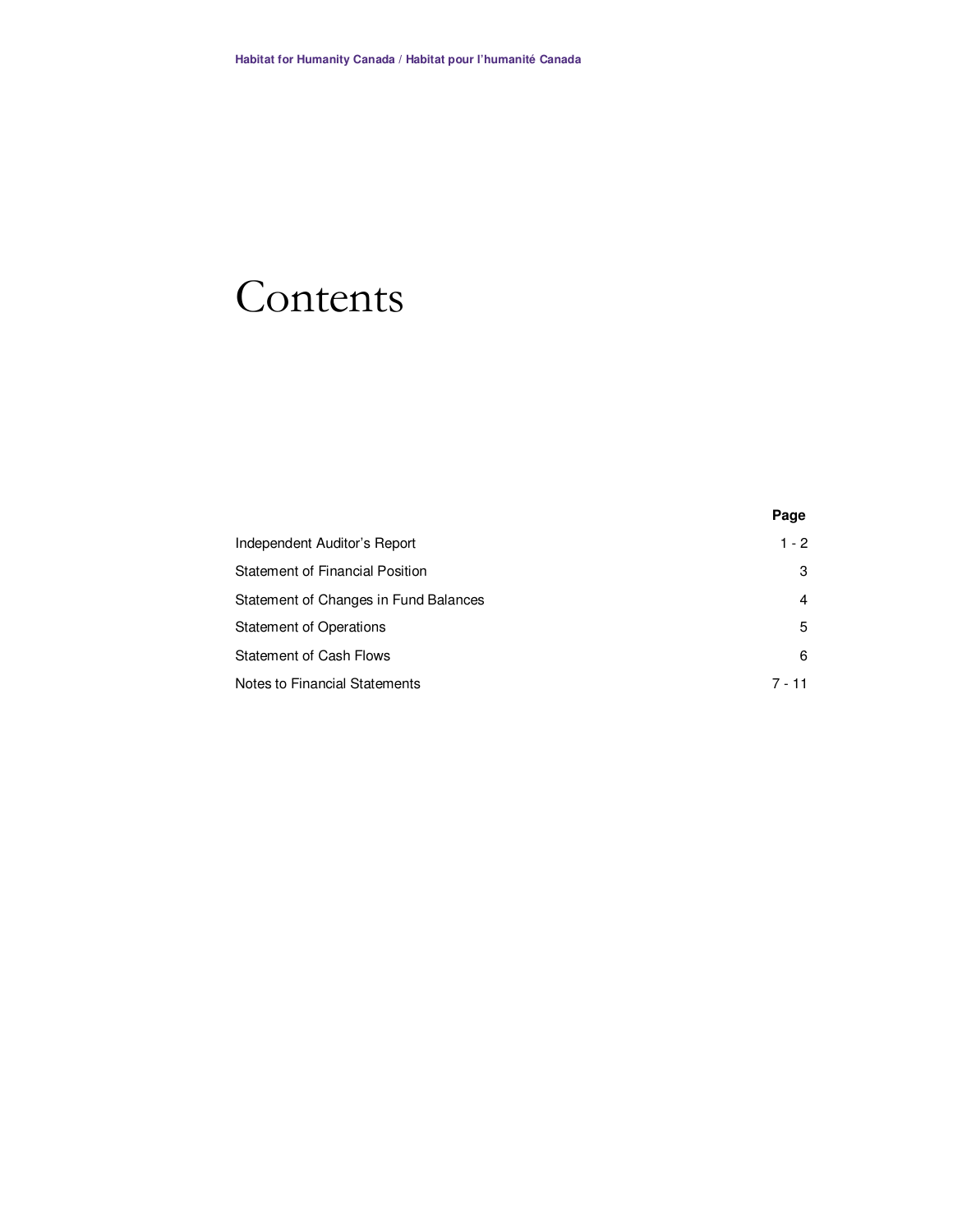

## Independent Auditor's Report

Grant Thornton LLP 11th Floor 200 King Street West, Box 11 Toronto, ON M5H 3T4 T +1 416 366 0100 F +1 416 360 4949 www.GrantThornton.ca

To the Directors of Habitat for Humanity Canada/ Habitat pour l'humanité Canada

We have audited the accompanying financial statements of Habitat for Humanity Canada/ Habitat pour l'humanité Canada, which comprise the statement of financial position as at December 31, 2017, the statements of changes in fund balances, operations and cash flows for the year then ended, and a summary of significant accounting policies and other explanatory information.

#### Management's responsibility for the financial statements

Management is responsible for the preparation and fair presentation of these financial statements in accordance with Canadian accounting standards for not-for-profit organizations, and for such internal control as management determines is necessary to enable the preparation of financial statements that are free from material misstatement, whether due to fraud or error.

#### Auditor's responsibility

Our responsibility is to express an opinion on these financial statements based on our audit. We conducted our audit in accordance with Canadian generally accepted auditing standards. Those standards require that we comply with ethical requirements and plan and perform the audit to obtain reasonable assurance about whether the financial statements are free from material misstatement.

An audit involves performing procedures to obtain audit evidence about the amounts and disclosures in the financial statements. The procedures selected depend on the auditor's judgment, including the assessment of the risks of material misstatement of the financial statements, whether due to fraud or error. In making those risk assessments, the auditor considers internal control relevant to the entity's preparation and fair presentation of the financial statements in order to design audit procedures that are appropriate in the circumstances, but not for the purpose of expressing an opinion on the effectiveness of the entity's internal control. An audit also includes evaluating the appropriateness of accounting policies used and the reasonableness of accounting estimates made by management, as well as evaluating the overall presentation of the financial statements.

We believe that the audit evidence we have obtained is sufficient and appropriate to provide a basis for our qualified audit opinion.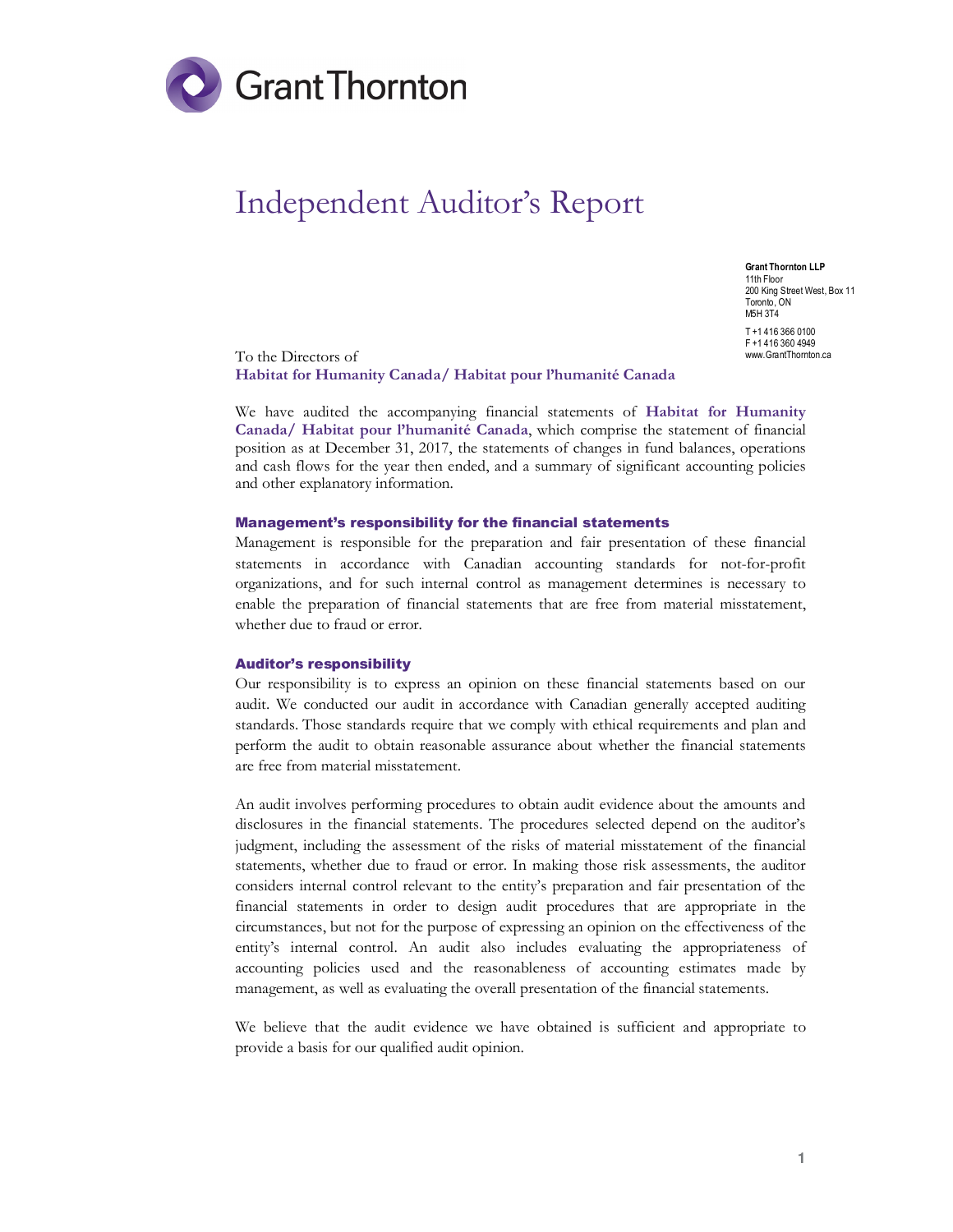

#### Basis for qualified opinion

The organization derives revenue from donated gifts-in-kind. In common with many charitable organizations, the completeness of this revenue is not susceptible to satisfactory audit verification. Accordingly, verification of these revenues was limited to the amounts recorded in the records of Habitat for Humanity Canada/ Habitat pour l'humanité Canada. Therefore, we were not able to determine whether any adjustments might be necessary to revenue, excess of revenues over expenditures and assets for the years ended December 31, 2017 and 2016, and fund balances as at January 1, 2017 and 2016 and December 31, 2017 and 2016.

#### Qualified opinion

In our opinion, except for the possible effects of the matter described in the Basis for qualified opinion paragraph, the financial statements present fairly, in all material respects, the financial position of Habitat for Humanity Canada/ Habitat pour l'humanité Canada as at December 31, 2017, and the results of its operations and its cash flows for the year then ended in accordance with Canadian accounting standards for not-for-profit organizations.

Grant Thouston LLP

Toronto, Canada Chartered Professional Accountants March 28, 2018 **Licensed Public Accountants**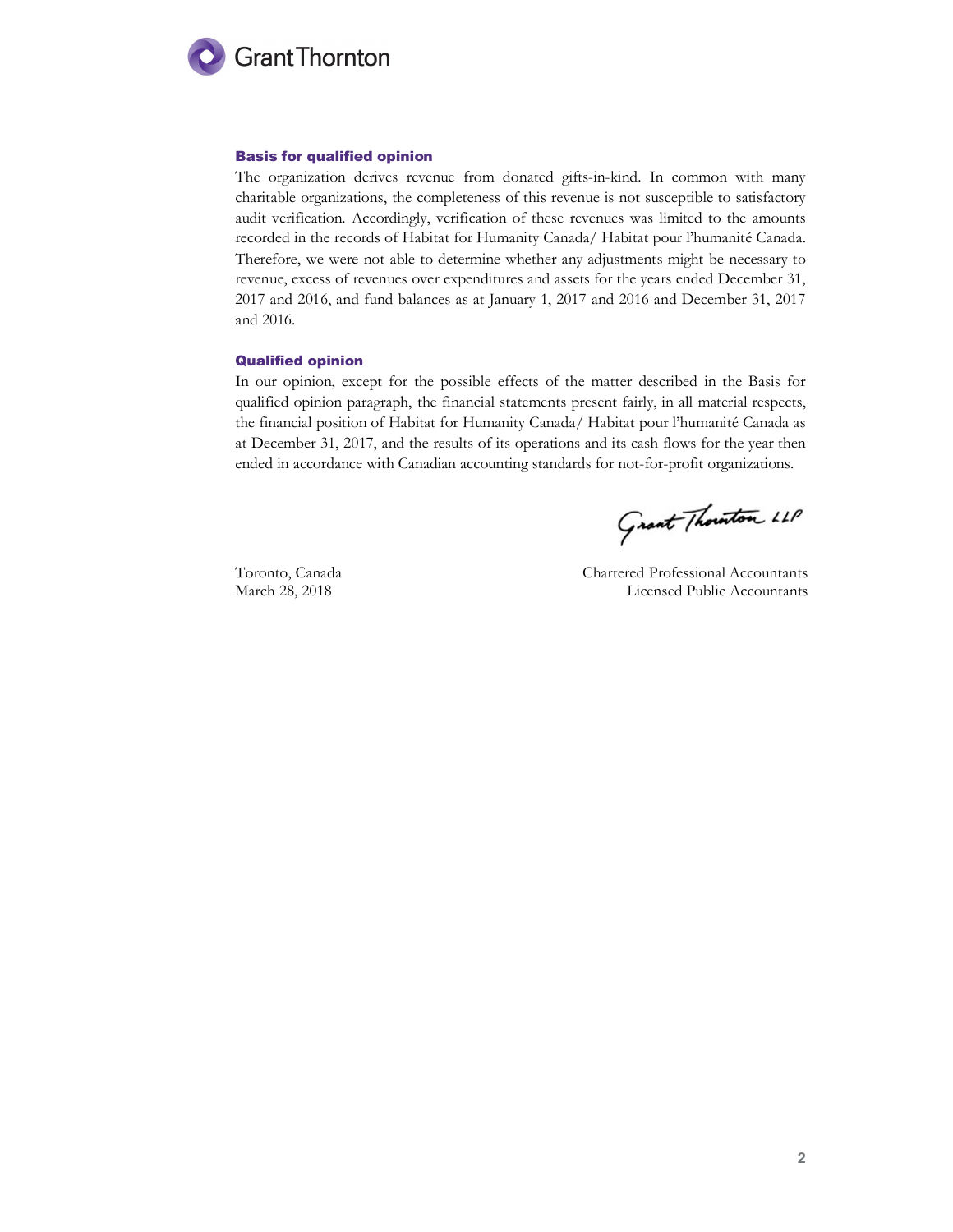## **Habitat for Humanity Canada/ Habitat pour l'humanité Canada Statement of Financial Position**

(In thousands of Canadian dollars)

As at December 31

|                                                                                                                    | <b>Unrestricted Funds</b> |                              |    |                                                 |     |                                  |                                             |                                                    |
|--------------------------------------------------------------------------------------------------------------------|---------------------------|------------------------------|----|-------------------------------------------------|-----|----------------------------------|---------------------------------------------|----------------------------------------------------|
| <b>Assets</b>                                                                                                      |                           | National<br>Office           |    | National<br>ReStore                             |     | Designated<br>Funds              | 2017                                        | 2016                                               |
| Cash (Note 3)<br>Temporary investment (Note 4)<br>Accounts receivable (Note 5)<br>Prepaid expenses                 | \$                        | 147<br>1,628<br>110<br>1,885 | \$ | 307<br>57<br>$\overline{2}$<br>$\overline{366}$ | \$  | 5,157<br>533<br>472<br>6,162     | \$<br>5,611<br>533<br>2,157<br>112<br>8,413 | \$<br>6,201<br>528<br>2,665<br><u>130</u><br>9,524 |
| Capital assets (Note 6)                                                                                            | \$                        | 184<br>2,069                 | \$ | <u>132</u><br>498                               | \$. | 71<br>6,233                      | 387<br>8,800                                | \$<br>264<br>9,788                                 |
| <b>Liabilities</b><br>Accounts payable and accrued liabilities<br>Deferred revenue<br>Due to (from) Funds (Note 7) | \$                        | 567<br>15<br>(6)<br>576      | \$ | 25<br>302<br>327                                | \$  | 900<br>(296)<br>604              | \$<br>1,492<br>15<br>1,507                  | \$<br>1,557<br>,557                                |
| <b>Fund balances</b><br>Affiliate Designated Fund<br>International Designated Fund<br><b>Unrestricted Funds</b>    | \$                        | .493<br>,493<br>2,069        | \$ | 171<br>171<br>498                               |     | 2,826<br>2,803<br>5,629<br>6,233 | 2,826<br>2,803<br>1,664<br>7,293<br>8,800   | \$<br>4,064<br>2,570<br>.597<br>8,231<br>9,788     |

Commitments (Note 10)

On behalf of the Board

Director **Director** Director

See accompanying notes to the financial statements.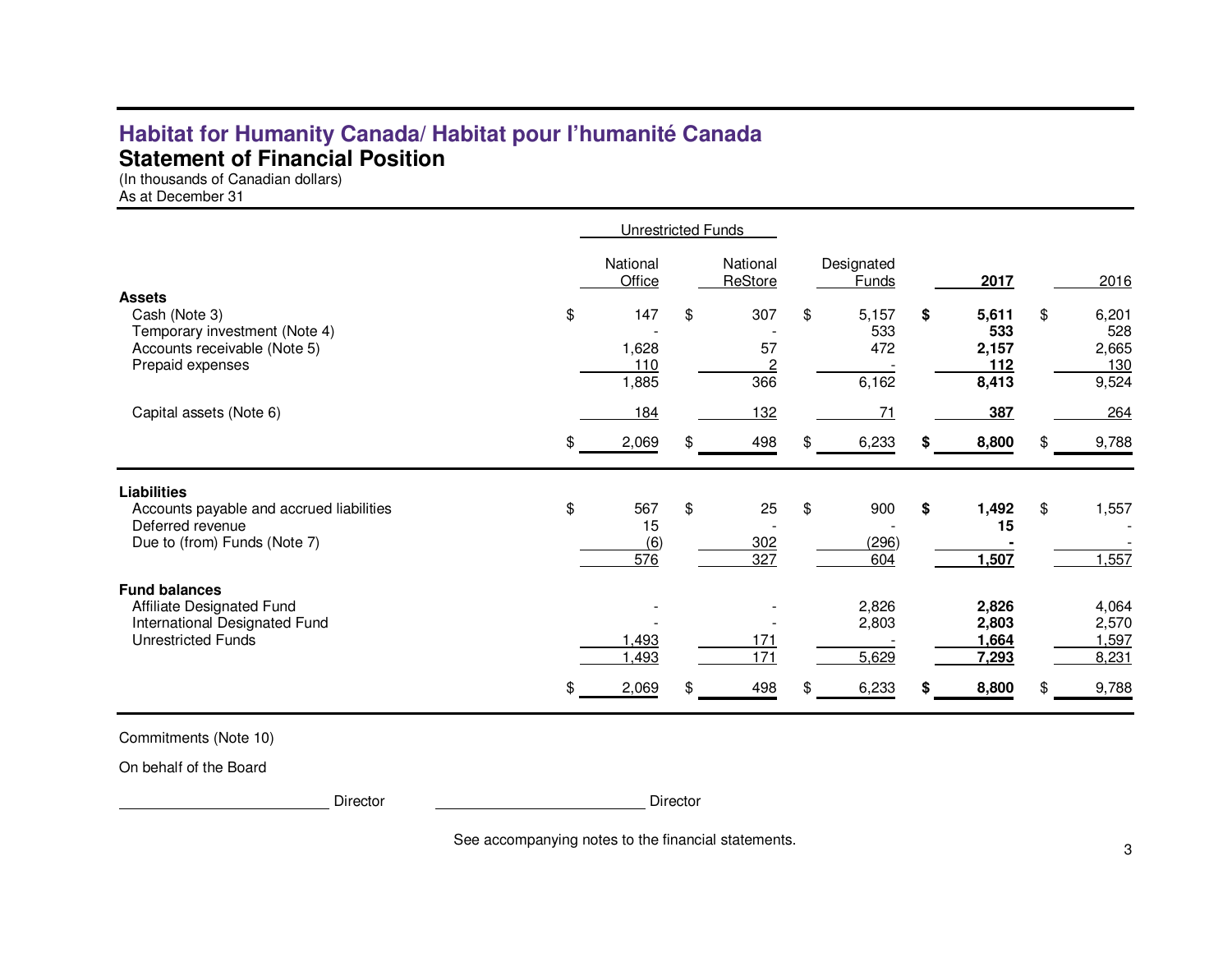## **Habitat for Humanity Canada/ Habitat pour l'humanité Canada Statement of Changes in Fund Balances**  (In thousands of Canadian dollars)

Year ended December 31

|                                              | Unrestricted Funds |    |                     | Designated Funds |           |    |               |   |       |             |
|----------------------------------------------|--------------------|----|---------------------|------------------|-----------|----|---------------|---|-------|-------------|
|                                              | National<br>Office |    | National<br>ReStore |                  | Affiliate |    | International |   | 2017  | 2016        |
| Fund balances, beginning of year             | \$<br>,639         | \$ | (42)                | \$               | 4,064     | \$ | 2,570         | S | 8,231 | \$<br>7,054 |
| Excess (deficiency) of revenue over expenses | (146)              |    | 213                 |                  | (1,238)   |    | <u>233</u>    |   | (938) | l.177       |
| Fund balances, end of year                   | ,493               |    |                     |                  | 2,826     |    | 2,803         |   | 7,293 | 8,231       |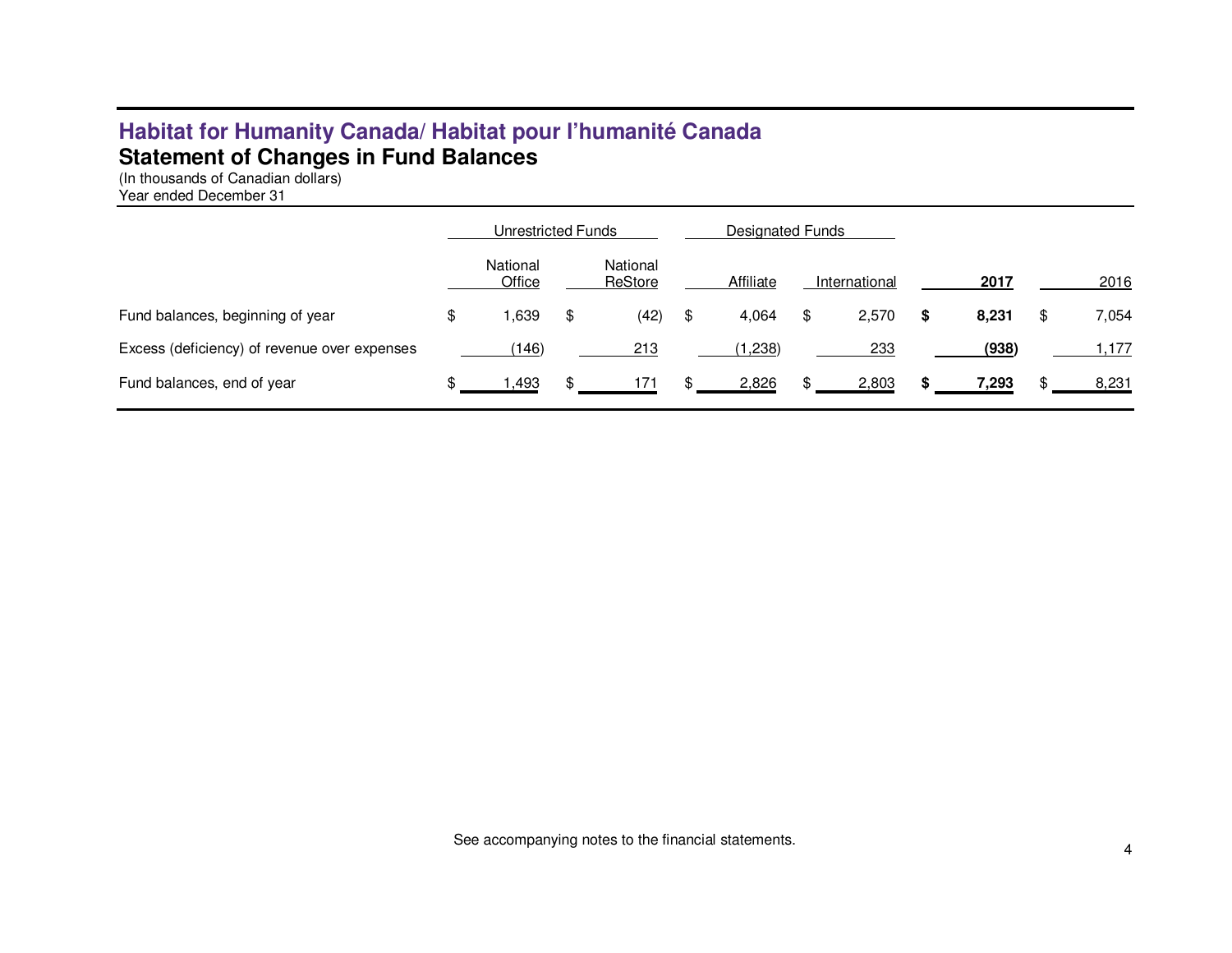## **Statement of Operations**  (In thousands of Canadian dollars)

Year ended December 31

|                                              | <b>Unrestricted Funds</b> |          | <b>Designated Funds</b> |    |               |             |             |
|----------------------------------------------|---------------------------|----------|-------------------------|----|---------------|-------------|-------------|
|                                              | National                  | National |                         |    |               |             |             |
|                                              | Office                    | ReStore  | Affiliate               |    | International | 2017        | 2016        |
| Revenue                                      |                           |          |                         |    |               |             |             |
| Affiliation and fundraising fees             | \$<br>5,010               | \$       | \$                      | \$ |               | \$<br>5,010 | \$<br>5,492 |
| Donations                                    | 1,673                     |          | 6,950                   |    | 314           | 8,938       | 8,414       |
| Donations (gift-in-kind)                     |                           |          | 9,214                   |    | 938           | 10,152      | 10,076      |
| Global Village                               | 880                       |          |                         |    | 2,073         | 2,953       | 2,765       |
| International programs                       | 104                       |          |                         |    | 1,636         | 1,740       | 2,002       |
| Other income                                 | 141                       |          | 157                     |    |               | 298         | 424         |
| <b>ReStore sales</b>                         |                           | 985      |                         |    |               | 985         |             |
|                                              | 7,808                     | 986      | 16,321                  |    | 4,961         | 30,076      | 29,173      |
| <b>Expenses</b>                              |                           |          |                         |    |               |             |             |
| Administration                               | 656                       | 483      |                         |    |               | 1,139       | 656         |
| Affiliate support and governance             | 1,038                     |          |                         |    |               | 1,038       | 1,018       |
| Global Village                               | 740                       |          |                         |    | 938           | 1,678       | 1,572       |
| Governance                                   | 215                       |          |                         |    |               | 222         | 200         |
| Government relations                         | 164                       |          |                         |    |               | 164         | 67          |
| Marketing and communications                 | 878                       | 11       |                         |    |               | 889         | 990         |
| Philanthropy                                 | 2,610                     |          |                         |    |               | 2,610       | 2,114       |
| ReStore and product development              | 1,106                     | 109      |                         |    |               | 1,215       | 1,237       |
| Technology upgrade                           | 32                        |          |                         |    |               | 32          |             |
|                                              | 7,439                     | 610      |                         |    | 938           | 8,987       | 7,854       |
| Excess of revenue over expenses before       |                           |          |                         |    |               |             |             |
| other expenses                               | 369                       | 376      | 16,321                  |    | 4,023         | 21,089      | 21,319      |
| Other expenses                               |                           |          | 380                     |    |               | 380         |             |
| Carter Work Project event expenses           | 365                       |          |                         |    |               | 365         |             |
| Transfers interfund                          |                           |          |                         |    |               |             | (28)        |
| Transfers to international programs          |                           |          |                         |    | 3,790         | 3,790       | 4,817       |
| Transfers to Affiliates (Note 8)             | 150                       | 163      | 17,179                  |    |               | 17,492      | 15,353      |
|                                              | 515                       | 163      | 17,559                  |    | 3,790         | 22,027      | 20,142      |
| Excess (deficiency) of revenue over expenses | \$<br>(146)               | 213      | (1,238)                 |    | 233           | (938)       | 1,177       |

See accompanying notes to the financial statements.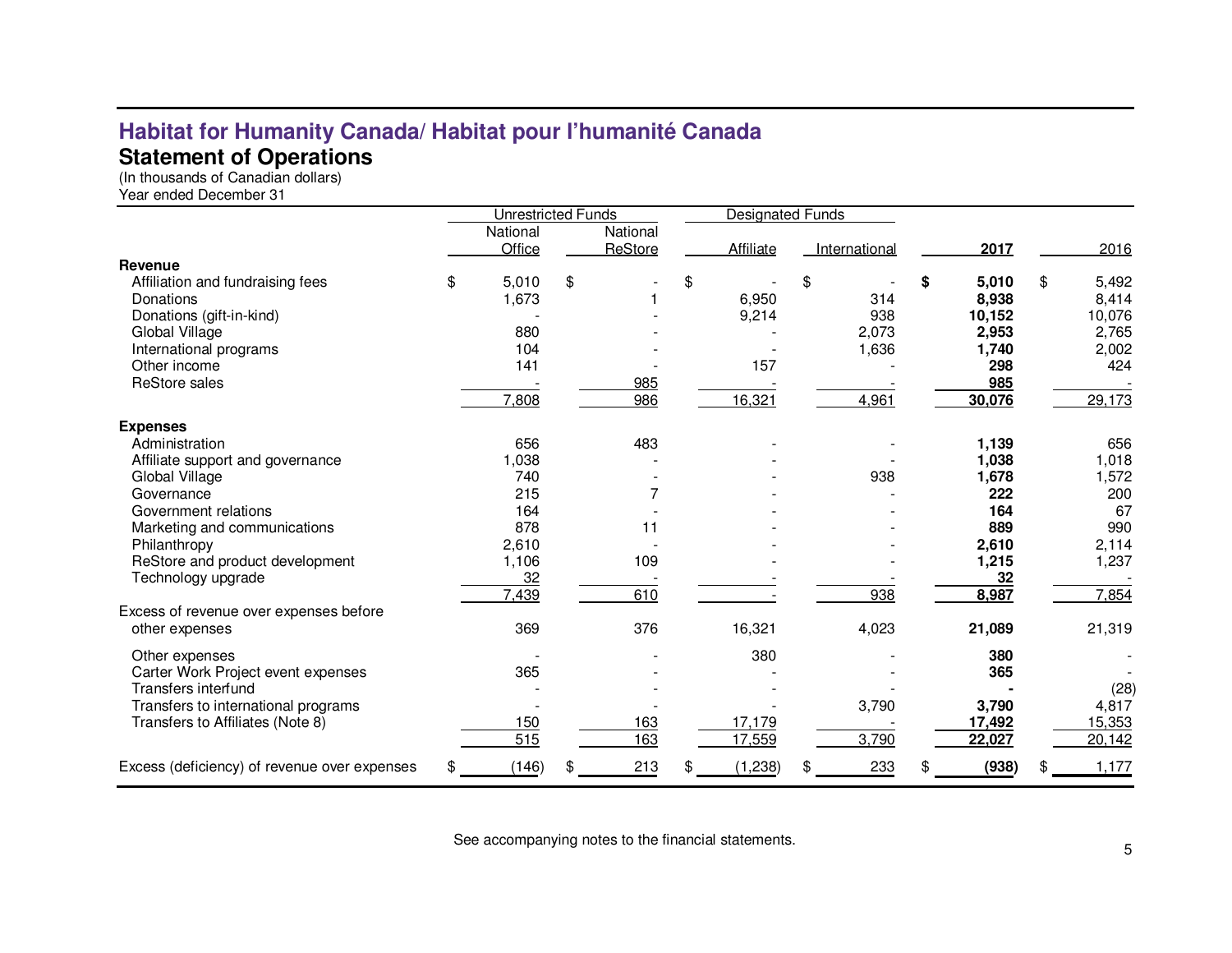## **Habitat for Humanity Canada/ Habitat pour l'humanité Canada Statement of Cash Flows**

(In thousands of Canadian dollars) Year ended December 31

| Operating<br>Donations received, National<br>Donations received, International<br>Affiliation and fundraising fees received<br>ReStore sales<br>Salaries and benefits paid<br>Services and program expenses paid<br>Transfers paid to international programs<br>Transfers paid to Affiliates (Note 8) | \$<br>Unrestricted<br>Funds<br>1,673<br>984<br>5,736<br>985<br>(4,350)<br>(4,967)<br>(313) | \$<br>Designated<br>Funds<br>6,890<br>4,023<br>157<br>517<br>(3,789)<br>(7, 965) | \$<br>2017<br>8,565<br>5,007<br>5,893<br>985<br>(4, 350)<br>(4, 450)<br>(3,789)<br>(8,278) | \$<br>2016<br>7,953<br>5,078<br>6,340<br>(3, 507)<br>(3,092)<br>(4, 817)<br>(7, 156) |
|-------------------------------------------------------------------------------------------------------------------------------------------------------------------------------------------------------------------------------------------------------------------------------------------------------|--------------------------------------------------------------------------------------------|----------------------------------------------------------------------------------|--------------------------------------------------------------------------------------------|--------------------------------------------------------------------------------------|
| Investing<br>Proceeds from sale of temporary investments<br>Purchase of temporary investments<br>Purchase of capital assets                                                                                                                                                                           | (252)<br>(166)<br>(166)                                                                    | (167)<br>528<br>(533)<br>(5)                                                     | (419)<br>528<br>(533)<br><u>(166)</u><br>(171)                                             | 799<br>523<br>(528)<br>(116)<br>(121)                                                |
| Increase in cash                                                                                                                                                                                                                                                                                      | (418)                                                                                      | (172)                                                                            | (590)                                                                                      | 678                                                                                  |
| Cash, beginning of year                                                                                                                                                                                                                                                                               | 1,250                                                                                      | 4,951                                                                            | 6,201                                                                                      | 5,523                                                                                |
| Interfund transfers                                                                                                                                                                                                                                                                                   | (378)                                                                                      | 378                                                                              |                                                                                            |                                                                                      |
| <b>Ending balance</b>                                                                                                                                                                                                                                                                                 | 454                                                                                        | 5,157                                                                            | 5,611                                                                                      | 6,201                                                                                |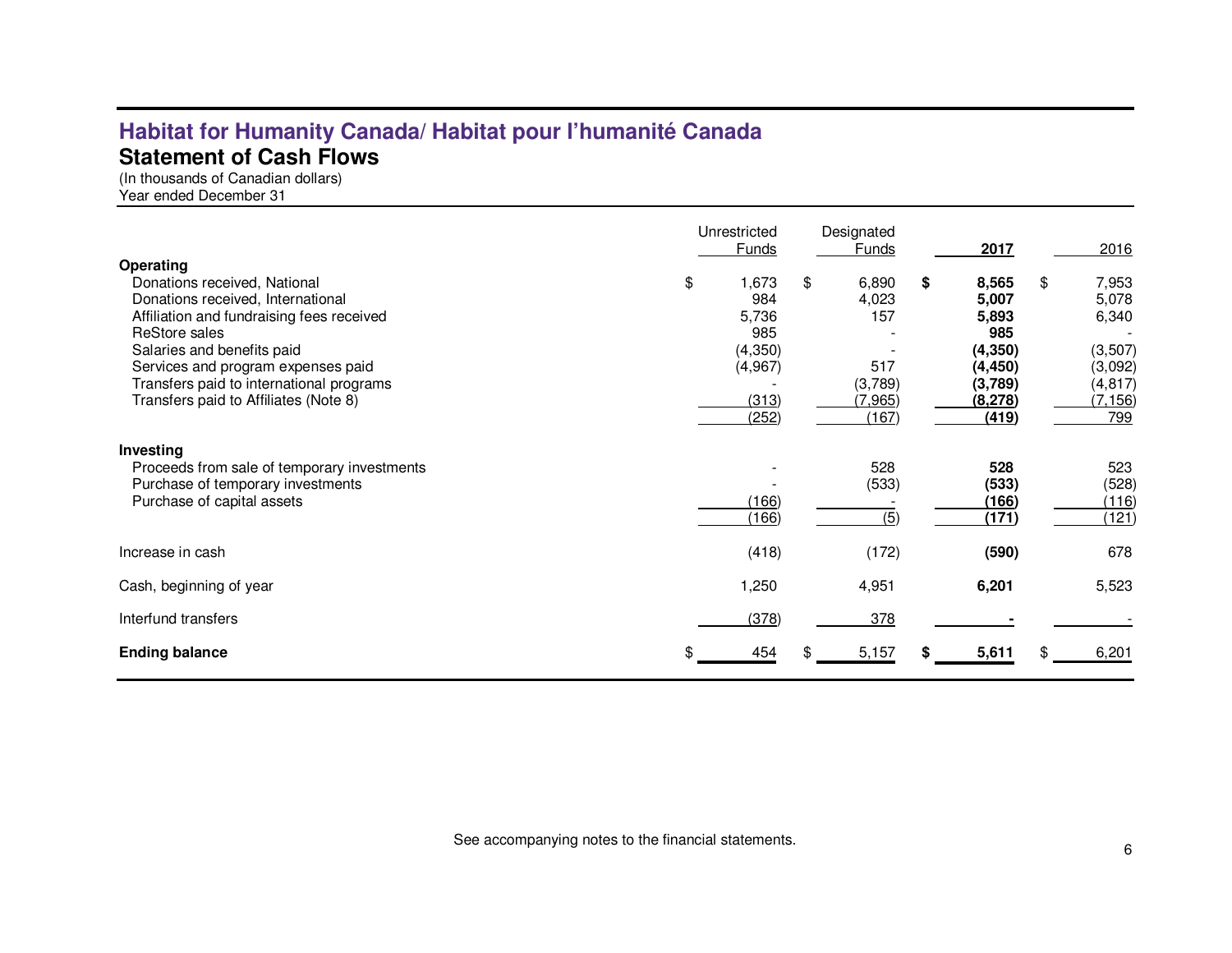### **Notes to Financial Statements**

(In thousands of Canadian dollars) December 31, 2017

#### **1. Nature of operations**

Habitat for Humanity Canada/ Habitat pour l'humanité Canada (the organization) brings communities together to help families build strength, stability and independence through affordable home ownership. The organization was incorporated in 1985 and has continued under the Canada Not-for-profit Corporations Act. It is registered by Canada Revenue Agency as a charitable organization and is not subject to income tax.

#### **2. Summary of significant accounting policies**

#### **Basis of accounting**

The financial statements have been prepared by management in accordance with Canadian accounting standards for not-for-profit organizations (ASNPO), the more significant of which are outlined below.

#### **Fund accounting**

The organization follows the restricted fund method of accounting for contributions.

#### Designated Funds

The Affiliate Designated fund reports the combined assets, liabilities, revenue and expenditures related to National support to Habitat for Humanity Affiliate members. The designation of a contribution to the Affiliate Designated fund has been either externally imposed by ·the donor or required by the organization's bylaws.

The International Designated fund reports the combined assets, liabilities, revenue and expenditures related to international program activities. The designation of a contribution to the International Designated fund has been externally imposed by the donor.

#### Unrestricted Funds

The National Office fund accounts for the organization's program delivery and administrative activities. This fund reports unrestricted revenues and expenditures.

The National ReStore fund reports the assets, liabilities, revenue and expenditures related to National ReStore activities.

#### Interfund transfers

Transfers between the funds occur when the Board imposes an internal restriction on unrestricted funds.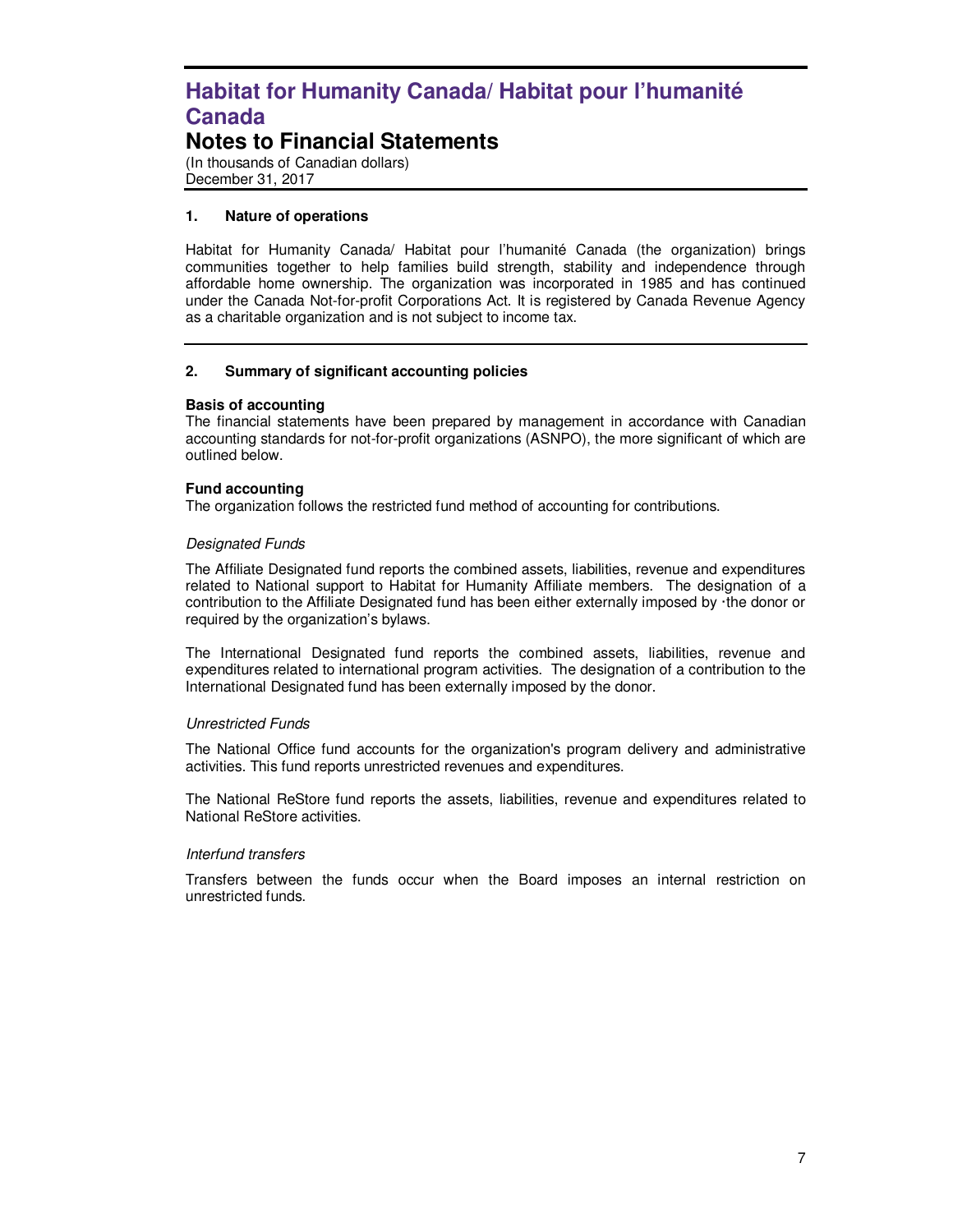### **Notes to Financial Statements**

(In thousands of Canadian dollars) December 31, 2017

#### **2. Summary of significant accounting policies (continued)**

#### **Revenue recognition**

Based on the bylaws of the organization, Habitat for Humanity Canada is required to transfer all donations received, other than donations restricted for International activities, to its Affiliates. As such, these donations are restricted. Accordingly, such donations have been recognized as revenue of the Affiliate designated fund. The organization has a policy of allocating 20% of these funds annually to support administrative and development activities.

Restricted contributions related to specific projects performed by the organization and/or its Affiliates are recorded in the Designated funds for Affiliate or international programs, respectively, when received.

Pledges and tithes are reported on a cash basis due to uncertainty of collection.

Investment income earned on Designated funds resources is recognized as revenue of the National Office fund when earned.

Affiliate fee revenue is recognized in the Unrestricted fund when due in accordance with the organization's governing bylaws.

The National ReStore sells donated new and used materials to the general public. National ReStore revenue is recognized upon delivery of goods to the customer and collection of customer payment.

#### **Donated goods and services**

Donated goods are recorded when a fair value can be reasonably estimated and when the materials and services are used in the normal course of the organization's operations and would otherwise have been purchased.

A substantial number of volunteers make significant contributions of their time to the organization's programs and supporting services. The value of this contributed time is not reflected in these financial statements.

#### **Capital assets**

Capital assets are stated at cost if purchased or estimated fair value if donated. Amortization is based on the estimated useful life of the asset and is calculated as follows:

| Computer equipment     | 20% straight line basis    |
|------------------------|----------------------------|
| Office equipment       | 20% straight line basis    |
| Vehicles               | 30% straight line basis    |
| Leasehold improvements | Over the term of the lease |
|                        |                            |

Amortization is prorated in the year of acquisition and no amortization is provided in the year of disposal.

#### **Leased assets**

Leases entered into that transfer substantially all the benefits and risks associated with ownership are recorded as the acquisition of a capital asset and the incurrence of an obligation. The asset is amortized in a manner consistent with capital assets owned by the organization, and the obligation, including interest thereon, is discharged over the term of the lease. All other leases are accounted for as operating leases, and the lease costs are expensed as incurred.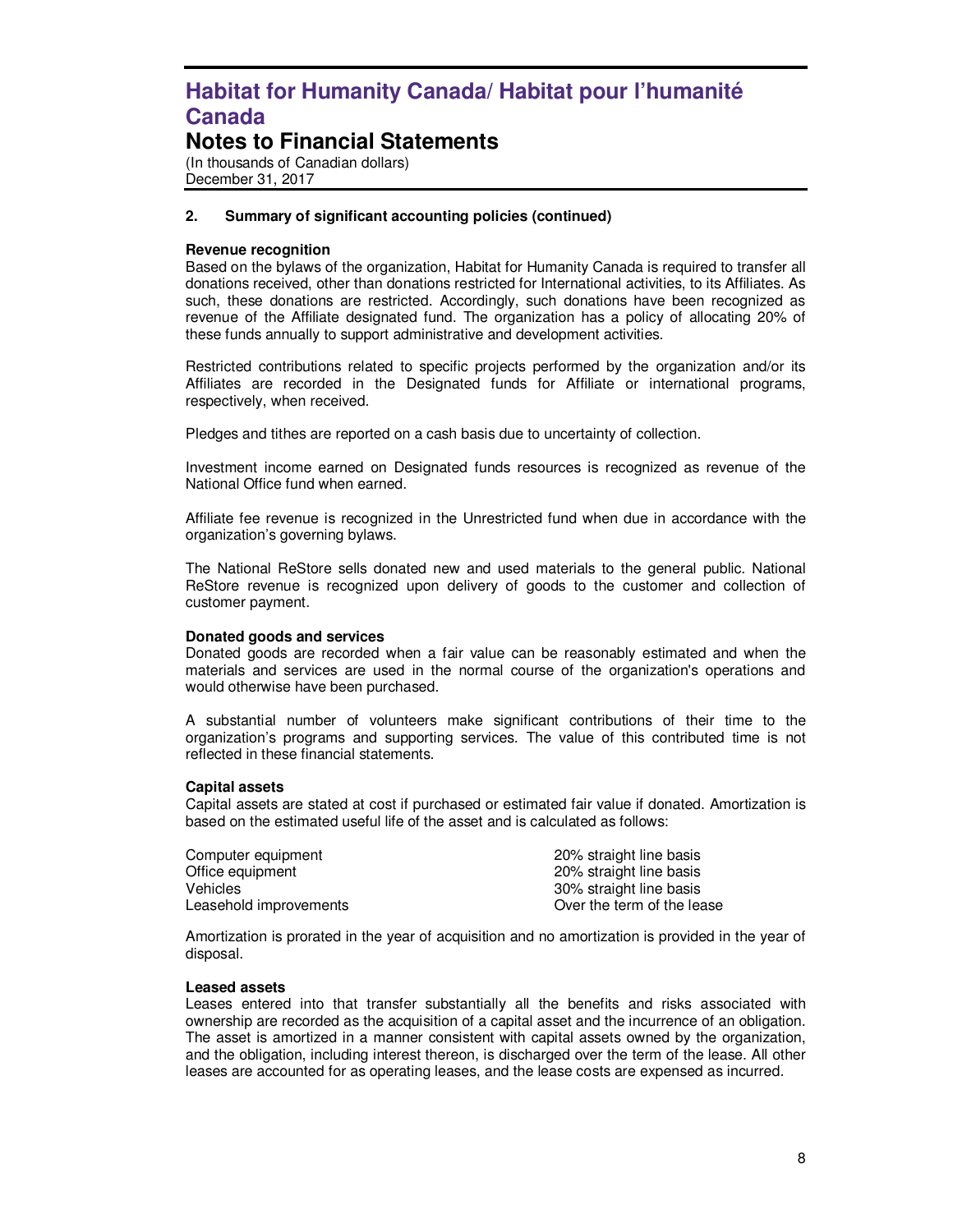### **Notes to Financial Statements**

(In thousands of Canadian dollars) December 31, 2017

#### **2. Summary of significant accounting policies (continued)**

#### **Use of estimates**

The preparation of financial statements in accordance with ASNPO requires management to make estimates and assumptions that affect the reported amounts of assets and liabilities at the date of the financial statements, and the reported amounts of revenues and expenses during the reporting period. These estimates are based on management's best efforts and knowledge of current events and actions that the organization may undertake. Actual results could differ from these estimates. Significant estimates in these financial statements include determination of fair value for gift-in-kind donations and estimated useful lives of capital assets.

#### **Financial instruments**

The organization considers any contract creating a financial asset, liability or equity instrument as a financial instrument, except in certain limited circumstances. A financial asset or liability is recognized when the organization becomes party to contractual provisions of the instrument. The organization accounts for the following as financial instruments:

- Cash;
- Temporary investment;
- Accounts receivable, and
- Accounts payable.

The organization initially measures its financial assets and financial liabilities at fair value, except for certain non-arm's length transactions. The organization subsequently measures all of its financial assets and financial liabilities at cost or amortized cost less any reduction for impairment, except for investments in equity instruments that are quoted in an active market, which are measured at fair value.

#### **3. Cash**

The organization's bank accounts are held at one chartered bank. They earn interest at a nominal rate. Cash consists of bank balances, net of outstanding cheques and deposits.

The organization has a revolving line of credit with unused capacity of \$250 at December 31, 2017 (2016 - \$250). The facility bears interest at prime plus 1.0% per annum, is secured by a general security agreement, and was not drawn upon during the year.

#### **4. Temporary investment**

The organization holds a guaranteed investment certificate in the amount of \$533 (2016 - \$528), earning interest at 0.95%, maturing May 2, 2018.

#### **5. Accounts receivable**

|                                            |    | 2017                | 2016                      |
|--------------------------------------------|----|---------------------|---------------------------|
| Due from Affiliates<br>HST refund<br>Other | \$ | 1,274<br>345<br>538 | \$<br>2,005<br>198<br>462 |
|                                            | S  | 2,157               | \$<br>2,665               |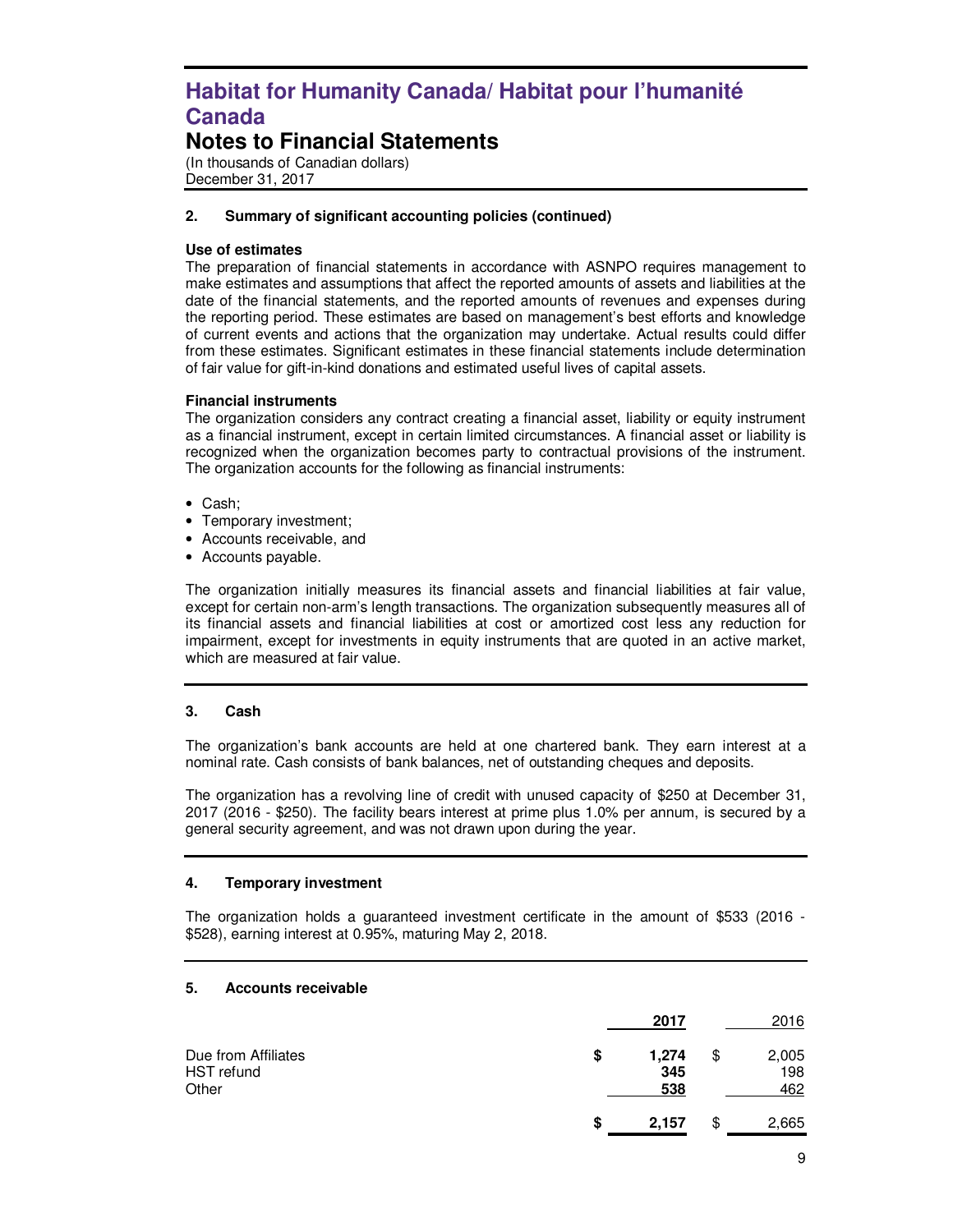### **Notes to Financial Statements**

(In thousands of Canadian dollars) December 31, 2017

#### **6. Capital assets**

|                                                                                      | Cost                                | Accumulated<br>Amortization                            |    | 2017                       |     | 2016                 |
|--------------------------------------------------------------------------------------|-------------------------------------|--------------------------------------------------------|----|----------------------------|-----|----------------------|
| Land<br>Computer equipment<br>Office equipment<br>Vehicles<br>Leasehold improvements | \$<br>70<br>125<br>239<br>11<br>237 | \$<br>$\overline{\phantom{a}}$<br>62<br>146<br>2<br>85 | S  | 70<br>63<br>93<br>9<br>152 | \$  | 70<br>37<br>58<br>99 |
|                                                                                      | \$<br>682                           | \$<br>(295)                                            | \$ | 387                        | \$. | 264                  |

Amortization expense of \$44 (2016 - \$17) has been charged through the statement of operations.

#### **7. Interfund balances**

The organization's Unrestricted funds owe the Designated funds \$296 at December 31, 2017 (2016 - \$1,303) in relation to designated donations deposited into the Unrestricted funds as at year end. This balance was repaid to the Designated funds subsequent to year-end.

The National ReStore owes the National Office fund \$302, which is comprised of a membership approved advance of \$302 to operate the National ReStore.

| 8.<br><b>Transfers to Affiliates</b>                                                 |   |                         |                               |
|--------------------------------------------------------------------------------------|---|-------------------------|-------------------------------|
|                                                                                      |   | 2017                    | 2016                          |
| GIK transfers - Build product<br>GIK transfers - ReStore materials<br>Cash transfers | S | 3,683<br>5,532<br>8,277 | \$<br>3.167<br>6,140<br>6,046 |
|                                                                                      | S | 17,492                  | \$<br>15,353                  |

#### **9. National ReStore**

The National ReStore was created during the year ended December 31, 2016 and received initial funding from the National Office fund by way of Board-approved interfund transfer. The National ReStore is based in Kingston, Ontario and began operations in January 2017.

There is an agreement between the organization and an affiliate whereby the affiliate has the right to purchase the National ReStore in January 2020 for the lesser of \$250 or 60% of the previous year's net profit.